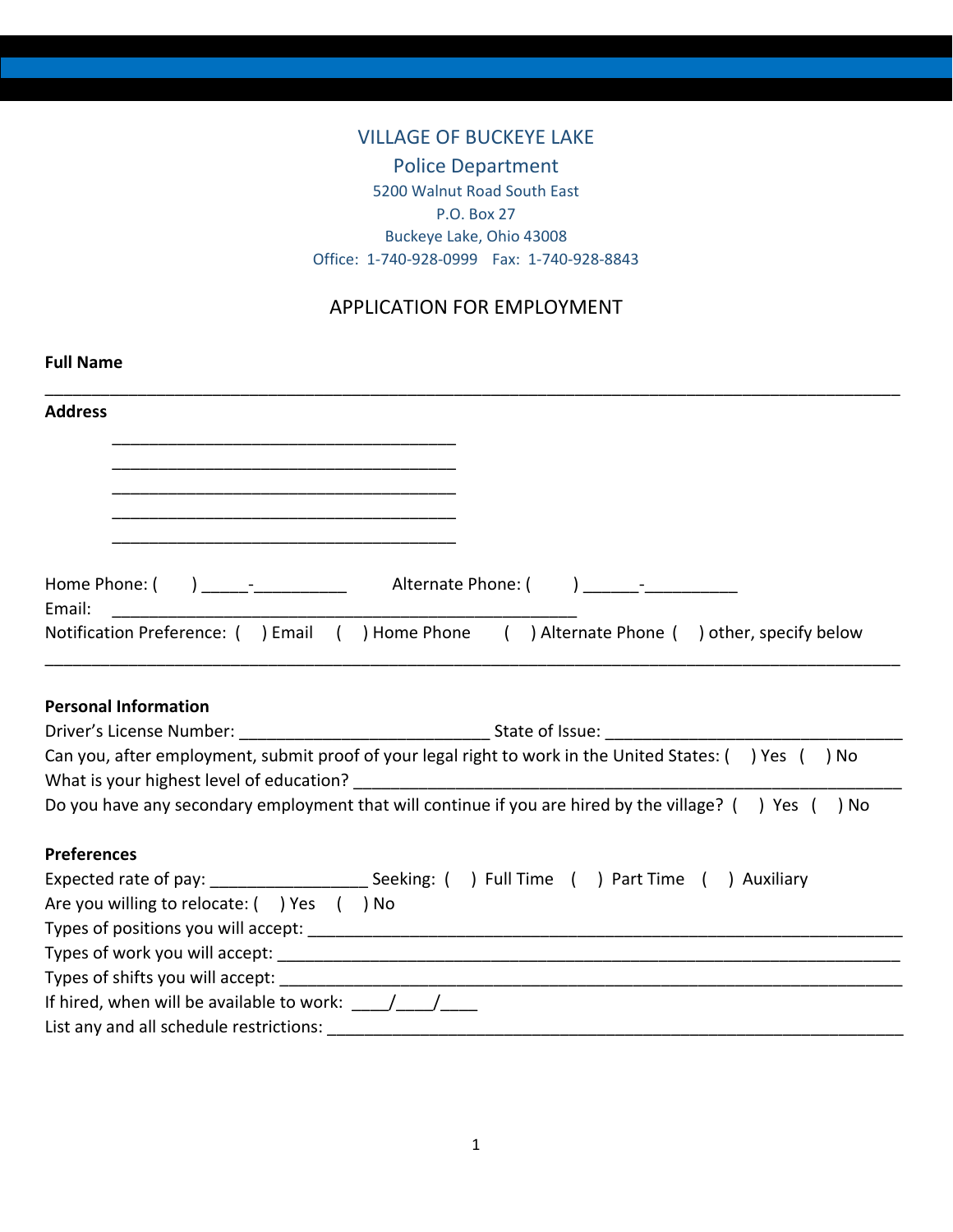#### Objective

#### **Education**

**High School Name/Address** 

Secondary Education Institute Name/Address Did you Graduate: () Yes () No Highest Level Completed: Did you receive a GED? () Yes () No 

Did you Graduate: ( ) Yes ( ) No Highest Level Completed: \_\_\_\_\_ Did you receive a GED? ( ) Yes ( ) No 

Institute Name/Address

Did you Graduate: ( ) Yes ( ) No Highest Level Completed: Did you receive a GED? ( ) Yes ( ) No Degree Received: Note that the state of the state of the state of the state of the state of the state of the state of the state of the state of the state of the state of the state of the state of the state of the state of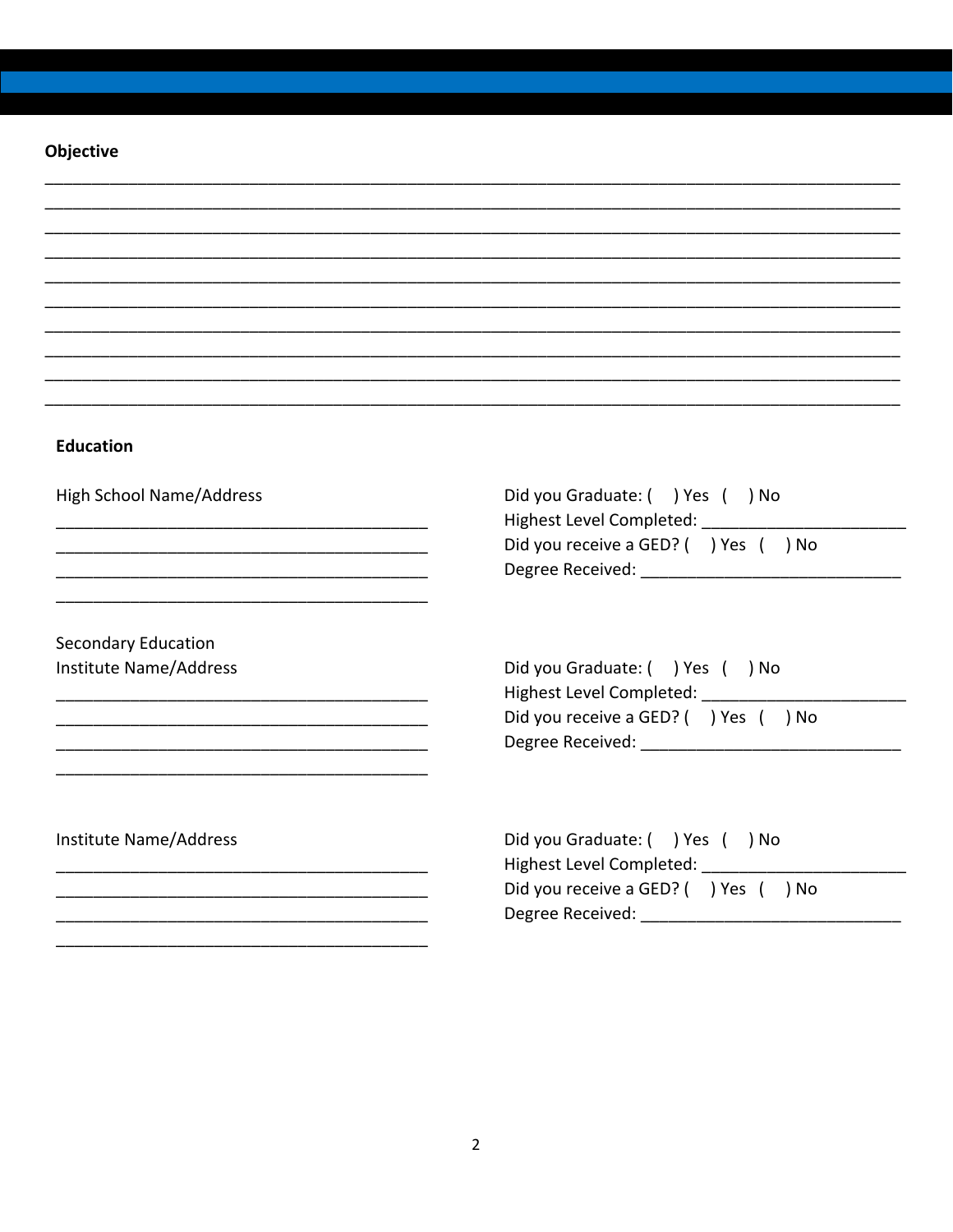# **Work Experience**

| Most current employer first                                                                                           |  |  |                                                                                      |  |  |      |
|-----------------------------------------------------------------------------------------------------------------------|--|--|--------------------------------------------------------------------------------------|--|--|------|
| 1) Employer Name/Address                                                                                              |  |  |                                                                                      |  |  |      |
|                                                                                                                       |  |  | Name of Supervisor: Name of Supervisor:                                              |  |  |      |
| Employment Dates: _____/_______/______ to ______/______/_______                                                       |  |  | May we contact this employer: () Yes () No<br>Employer phone number: $($ ) _________ |  |  |      |
|                                                                                                                       |  |  |                                                                                      |  |  |      |
| 2) Employer Name/Address                                                                                              |  |  |                                                                                      |  |  |      |
| <u> 1980 - Johann Barn, amerikan besteman besteman besteman besteman besteman besteman besteman besteman besteman</u> |  |  |                                                                                      |  |  |      |
|                                                                                                                       |  |  |                                                                                      |  |  |      |
|                                                                                                                       |  |  | May we contact this employer: $($ ) Yes $($ ) No                                     |  |  |      |
| Employment Dates: _____/______/______ to ______/______/______                                                         |  |  | Employer phone number: $($ ) $-$                                                     |  |  |      |
|                                                                                                                       |  |  |                                                                                      |  |  |      |
|                                                                                                                       |  |  |                                                                                      |  |  |      |
|                                                                                                                       |  |  |                                                                                      |  |  |      |
|                                                                                                                       |  |  |                                                                                      |  |  |      |
|                                                                                                                       |  |  |                                                                                      |  |  |      |
|                                                                                                                       |  |  |                                                                                      |  |  |      |
| 3) Employer Name/Address                                                                                              |  |  |                                                                                      |  |  |      |
|                                                                                                                       |  |  | Hours worked per week: Nours worked                                                  |  |  |      |
|                                                                                                                       |  |  |                                                                                      |  |  |      |
|                                                                                                                       |  |  | May we contact this employer: $($ ) Yes                                              |  |  | ) No |
| Employment Dates: _____/___________ to ______/_______/________ Employer phone number: (                               |  |  |                                                                                      |  |  |      |
|                                                                                                                       |  |  |                                                                                      |  |  |      |
|                                                                                                                       |  |  |                                                                                      |  |  |      |
|                                                                                                                       |  |  |                                                                                      |  |  |      |
|                                                                                                                       |  |  |                                                                                      |  |  |      |
| Reason for Leaving: __                                                                                                |  |  |                                                                                      |  |  |      |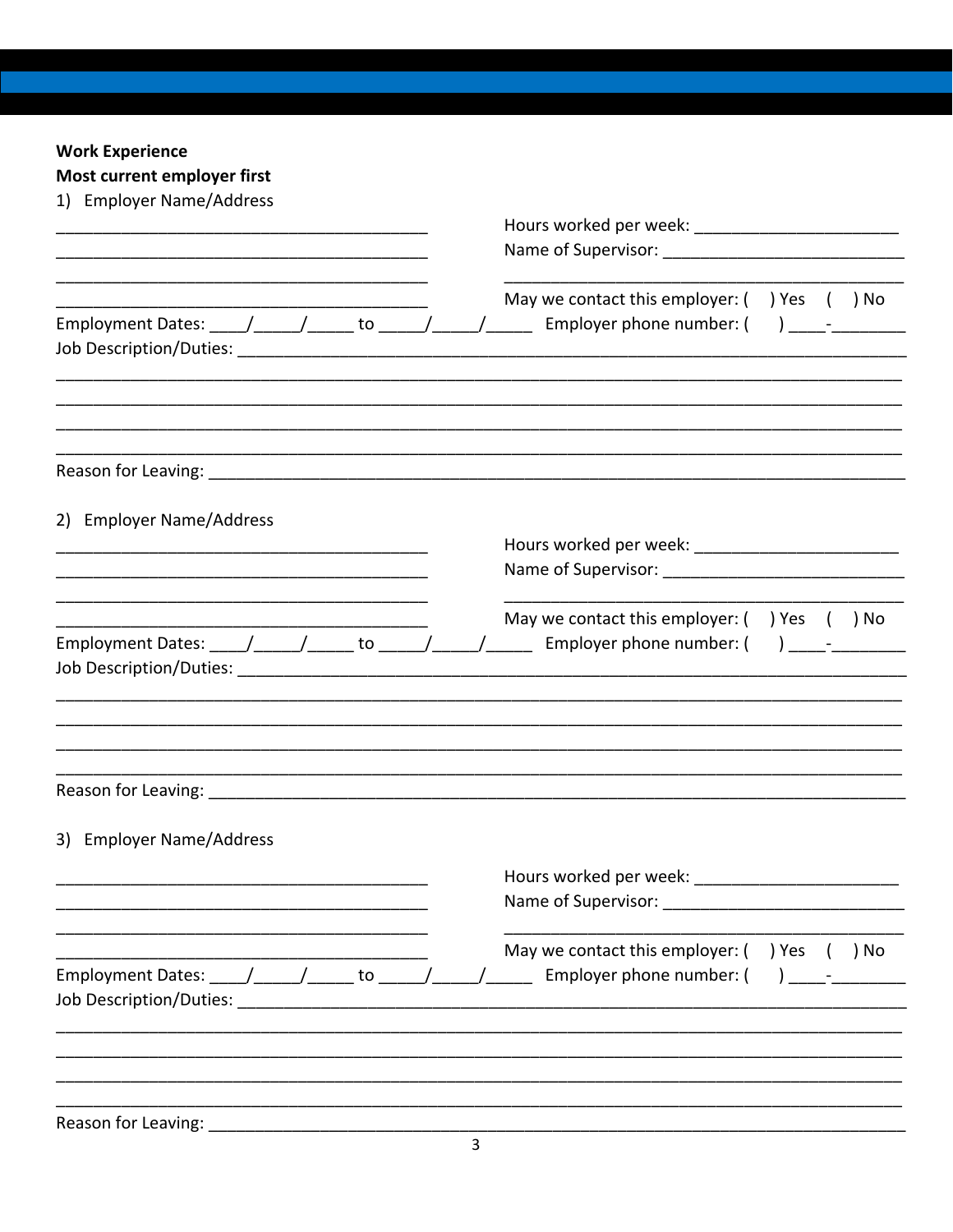# 4) Employer Name/Address

| Employment Dates: $\frac{1}{\sqrt{1-\frac{1}{2}}}\left(1-\frac{1}{2}\right)$ to $\frac{1}{\sqrt{1-\frac{1}{2}}}\left(1-\frac{1}{2}\right)$ |  | May we contact this employer: $($ ) Yes $($ ) No                               |
|--------------------------------------------------------------------------------------------------------------------------------------------|--|--------------------------------------------------------------------------------|
|                                                                                                                                            |  |                                                                                |
| 5) Employer Name/Address                                                                                                                   |  |                                                                                |
|                                                                                                                                            |  | Name of Supervisor: Name of Supervisor:                                        |
| Employment Dates: _____/______/______ to ______/______/______                                                                              |  | May we contact this employer: () Yes () No<br>Employer phone number: $($ ) $-$ |
|                                                                                                                                            |  |                                                                                |
|                                                                                                                                            |  |                                                                                |
| 6) Employer Name/Address                                                                                                                   |  | Name of Supervisor: Name of Supervisor:                                        |
|                                                                                                                                            |  | May we contact this employer: () Yes<br>) No                                   |
| Employment Dates: _____/______/______ to ______/______/______                                                                              |  | Employer phone number: (                                                       |
|                                                                                                                                            |  |                                                                                |
| Reason for Leaving:                                                                                                                        |  |                                                                                |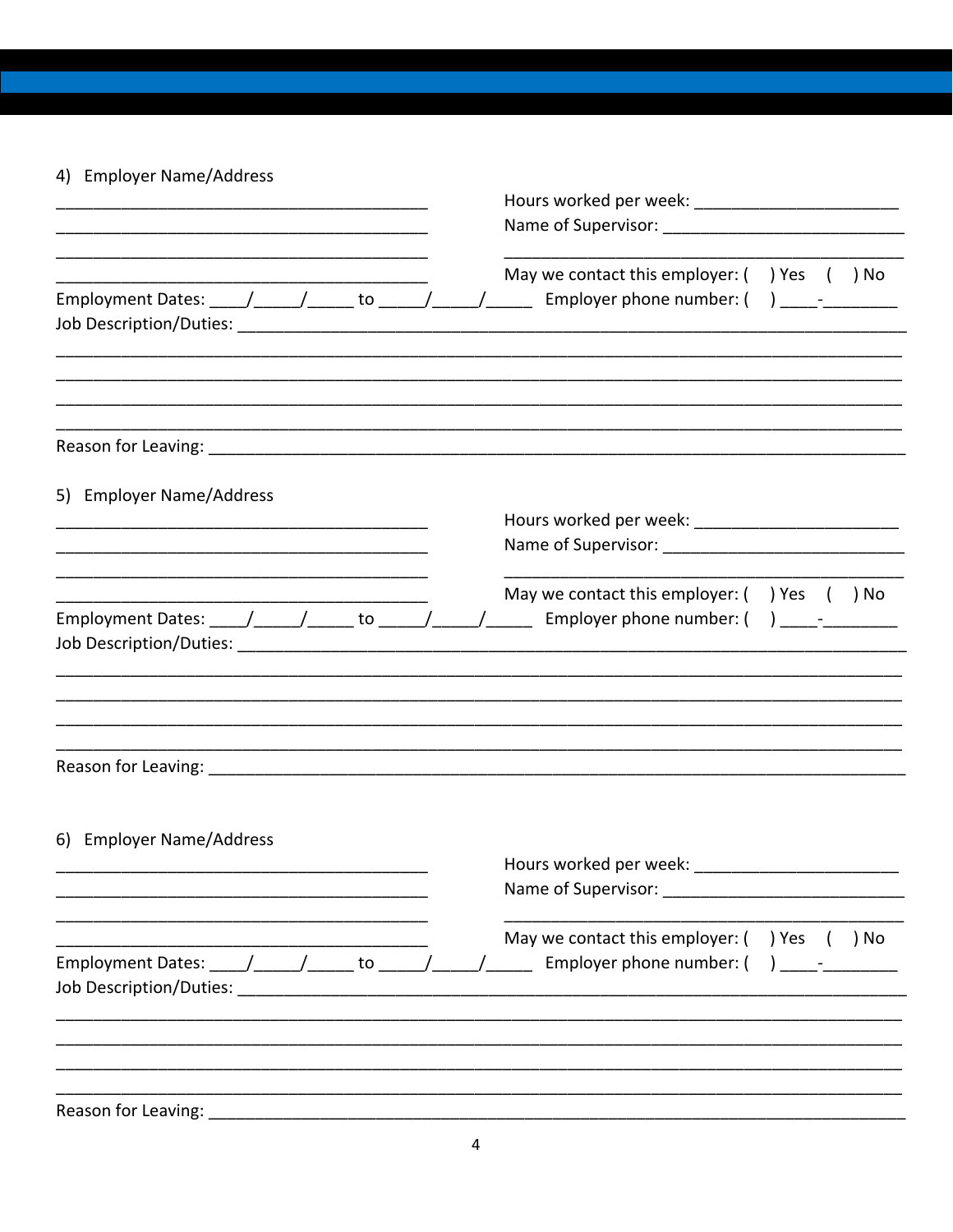### **Certificates and Licenses**

| Date Issued: $\frac{1}{\sqrt{1-\frac{1}{1-\frac{1}{1-\frac{1}{1-\frac{1}{1-\frac{1}{1-\frac{1}{1-\frac{1}{1-\frac{1}{1-\frac{1}{1-\frac{1}{1-\frac{1}{1-\frac{1}{1-\frac{1}{1-\frac{1}{1-\frac{1}{1-\frac{1}{1-\frac{1}{1-\frac{1}{1-\frac{1}{1-\frac{1}{1-\frac{1}{1-\frac{1}{1-\frac{1}{1-\frac{1}{1-\frac{1}{1-\frac{1}{1-\frac{1}{1-\frac{1}{1-\frac{1}{1-\frac{1}{1-\frac{1}{1-\frac{1}{1-\frac{1}{1$ |
|------------------------------------------------------------------------------------------------------------------------------------------------------------------------------------------------------------------------------------------------------------------------------------------------------------------------------------------------------------------------------------------------------------|
|                                                                                                                                                                                                                                                                                                                                                                                                            |
|                                                                                                                                                                                                                                                                                                                                                                                                            |
|                                                                                                                                                                                                                                                                                                                                                                                                            |
|                                                                                                                                                                                                                                                                                                                                                                                                            |
|                                                                                                                                                                                                                                                                                                                                                                                                            |
|                                                                                                                                                                                                                                                                                                                                                                                                            |
|                                                                                                                                                                                                                                                                                                                                                                                                            |
|                                                                                                                                                                                                                                                                                                                                                                                                            |
|                                                                                                                                                                                                                                                                                                                                                                                                            |
| Date Issued: ___/___/____ Date Expires: ___/___/____                                                                                                                                                                                                                                                                                                                                                       |
|                                                                                                                                                                                                                                                                                                                                                                                                            |
|                                                                                                                                                                                                                                                                                                                                                                                                            |
|                                                                                                                                                                                                                                                                                                                                                                                                            |
|                                                                                                                                                                                                                                                                                                                                                                                                            |
| Date Issued: \[\[\] \] \] \] \] \] \] Date Expires: \[\[\] \] \] \] \] \] \] \] \] Date Expires: \[\[\] \] \]                                                                                                                                                                                                                                                                                              |
|                                                                                                                                                                                                                                                                                                                                                                                                            |
|                                                                                                                                                                                                                                                                                                                                                                                                            |
|                                                                                                                                                                                                                                                                                                                                                                                                            |
|                                                                                                                                                                                                                                                                                                                                                                                                            |
| Date Issued: ____/____/_____ Date Expires: ____/____/____                                                                                                                                                                                                                                                                                                                                                  |

# **Skills**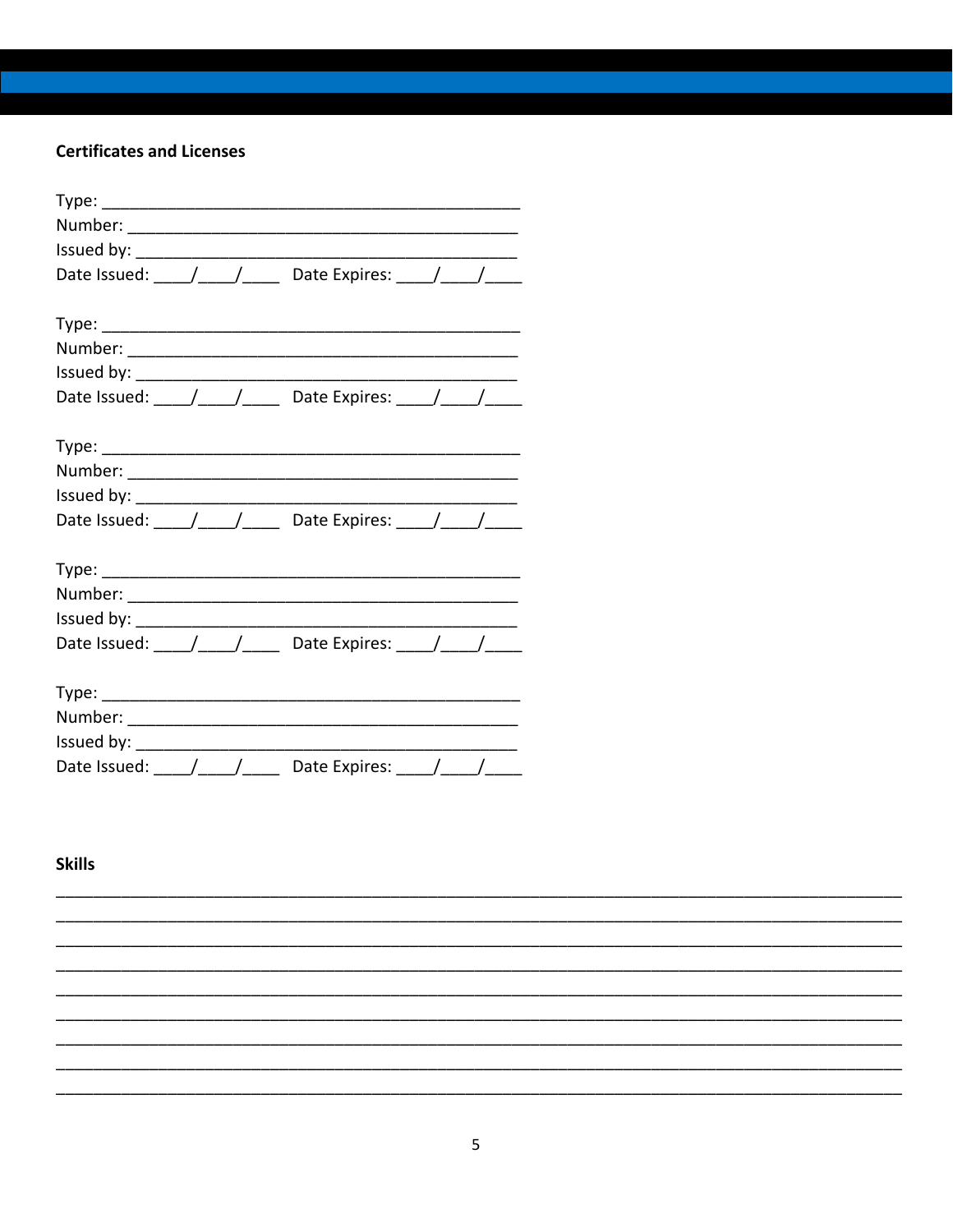#### **Additional Information**

Honors & Awards **Military Service** Service Dates:  $\left( \begin{array}{ccc} 1 & 1 \\ 1 & 1 \end{array} \right)$  to  $\left( \begin{array}{ccc} 1 & 1 \\ 1 & 1 \end{array} \right)$ Honorable Discharge? ( ) Yes ( ) No ( ) other, please explain \_\_\_\_\_\_\_\_\_\_\_\_\_\_\_\_\_\_\_ Branch: Service Dates: \_\_\_\_\_/\_\_\_\_\_/\_\_\_\_\_\_\_to \_\_\_\_\_/\_\_\_\_\_/\_\_\_ Branch: Service Dates: / / to / / Honorable Discharge? () Yes () No () other, please explain Branch: Service Dates:  $/ /$  to  $/ /$ Honorable Discharge? () Yes () No () other, please explain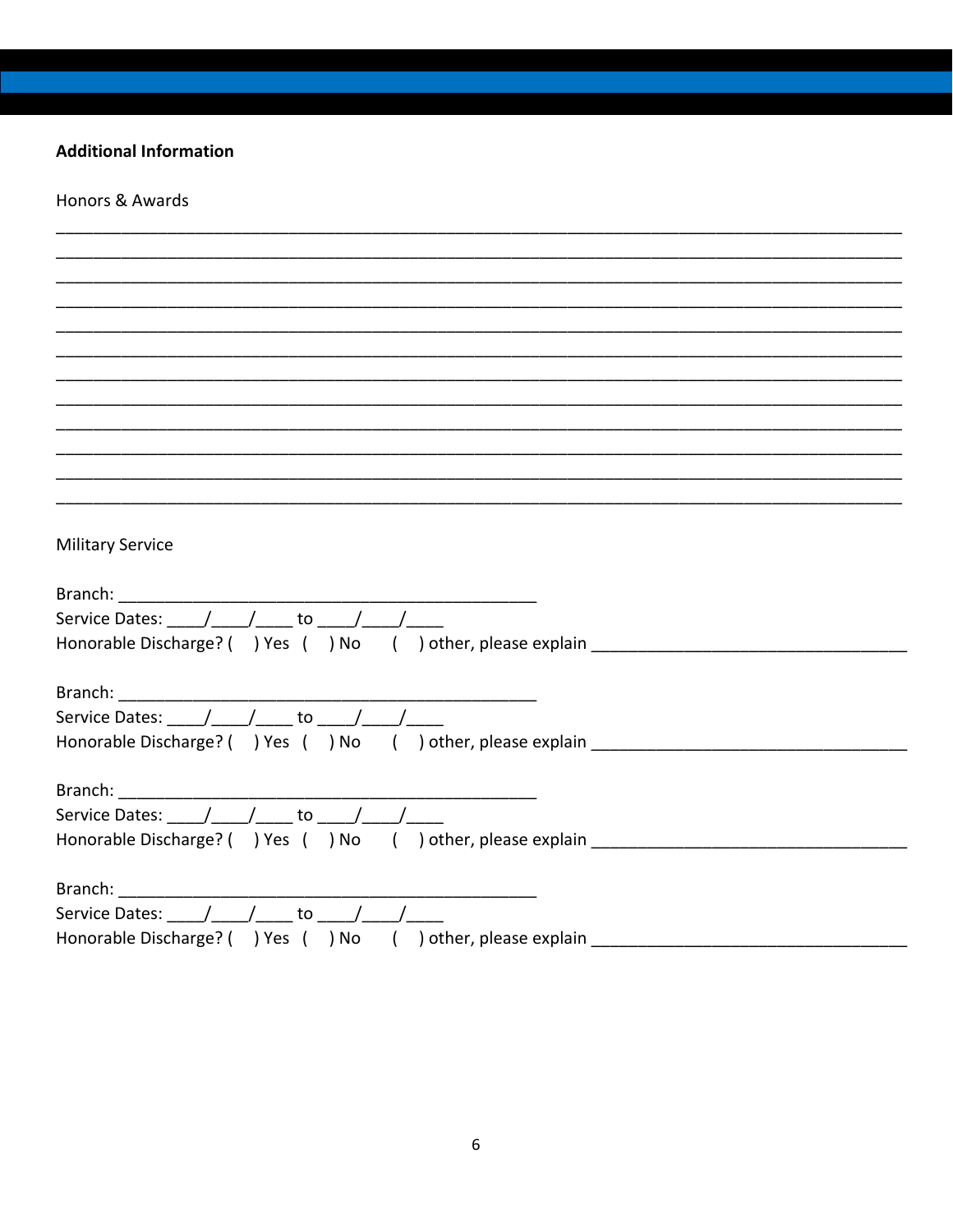# **References**

Professional

|          | Day time phone: (___) _____-______                                                                                                   |
|----------|--------------------------------------------------------------------------------------------------------------------------------------|
|          | Cell Phone: (___) _____-________                                                                                                     |
|          | Fax Number: $(\_\_\_) \_\_\_$                                                                                                        |
|          | Email: 2008 Communication Communication Communication Communication Communication Communication Communication                        |
|          | Day time phone: (___) _____-_____                                                                                                    |
|          | Cell Phone: (___) _____-_______                                                                                                      |
|          | Fax Number: $(\_\_\_)$ _____________                                                                                                 |
|          | $^{\omega}$<br><u> 1989 - Johann Barn, mars ar breithinn ar chwaraeth a chwaraeth a chwaraeth a chwaraeth a chwaraeth a chwaraet</u> |
|          | Day time phone: $(\_\_\_\_\_\_$                                                                                                      |
|          | Cell Phone: (___) _____________                                                                                                      |
|          | Fax Number: (___) _____________                                                                                                      |
|          | $\omega$<br><u> 1989 - Johann Barn, mars ann an t-Amhainn an t-Amhainn an t-Amhainn an t-Amhainn an t-Amhainn an t-Amhainn an </u>   |
|          | Day time phone: $($ $)$ -                                                                                                            |
|          | Cell Phone: (___) _____-_______                                                                                                      |
|          | Fax Number: $(\_\_\_) \_\_\_\_$                                                                                                      |
|          | $^{\omega}$                                                                                                                          |
|          | Day time phone: (___) _____-_____                                                                                                    |
|          | Cell Phone: ( ___ ) _____-________                                                                                                   |
|          | Fax Number: (___) ______________                                                                                                     |
|          | Email: @                                                                                                                             |
| Personal |                                                                                                                                      |
|          | Day time phone: (___) _____-________                                                                                                 |
|          | Cell Phone: (___) _____-______                                                                                                       |
|          | Fax Number: ( ) -                                                                                                                    |
|          | $\omega$                                                                                                                             |
|          |                                                                                                                                      |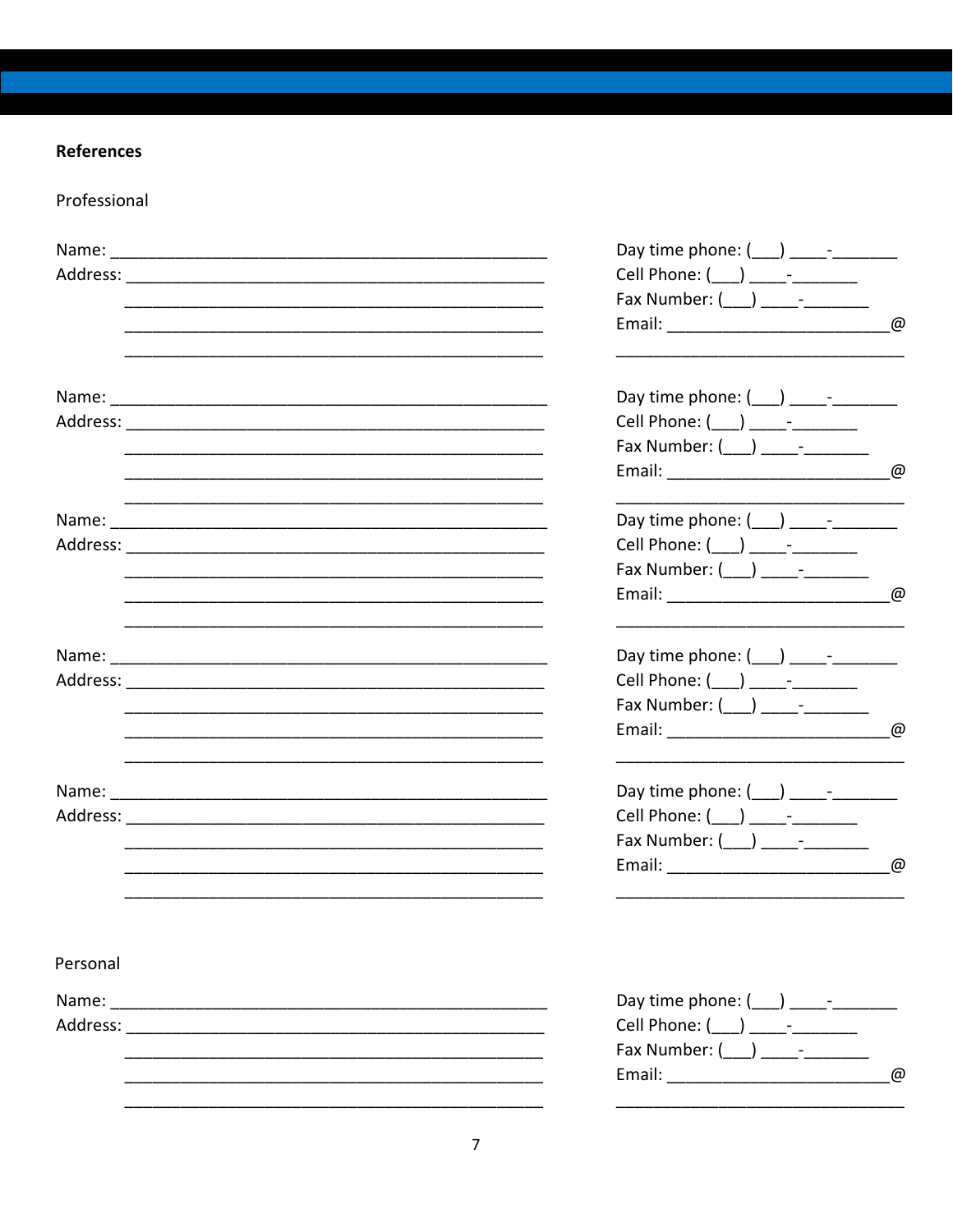## **Attach the following, if applicable**

| Resume                           |  |
|----------------------------------|--|
| <b>Military Discharge Papers</b> |  |
| Honors & Awards                  |  |
| <b>Education Documents</b>       |  |

### **Job Description**

### **Nature of Work;**

A Police Officer is assigned to the area of Patrol capacity.

### **Some Illustrative Examples of Work, but not limited to the following;**

- Usually drives a police vehicle, rides a bicycle or walks, patrolling a designated area
- Regularly reports unsafe conditions such as obstructions in the streets
- Usually patrols a designated area to enforce State Laws and City Ordinances
- Answers calls for service as dispatched
- Investigates complaints as assigned
- Takes action as necessary to prevent crime and/or to apprehend criminals
- Continually maintains public safety
- Consistently assists citizens in wide range of emergency and non-emergency situations
- Regularly issues citation for violations of traffic laws
- Makes arrests as warranted, sometimes requiring the use of force and physical exertion
- Regularly transports prisoners
- Regularly investigates vehicle accidents, attempting to determine causes and other pertinent facts
- Regularly conducts investigations of crimes, preserves crime scenes, gathers and preserves evidence
- Regularly checks doors and windows of homes and businesses for security
- Testifies in court as subpoenaed to do so
- Assists injured persons, notifies families of injuries as needed
- Sometimes processes blood, urine and other bodily fluids as evidence
- Assists stranded motorists as dispatched or encountered
- Regularly investigates conditions which may indicate a crime is about to be, or has been committed
- Maintains daily records and prepares reports
- Regularly works with juveniles and school authorities
- Consistently maintains good public relations
- Directs, enforces and regulates traffic as needed
- Responds daily to radio messages or telephone instructions
- Intervenes in private or public disputes to protect citizens and to maintain order as needed
- Regularly prepares for prosecution of criminal offenses involving individuals who have been arrested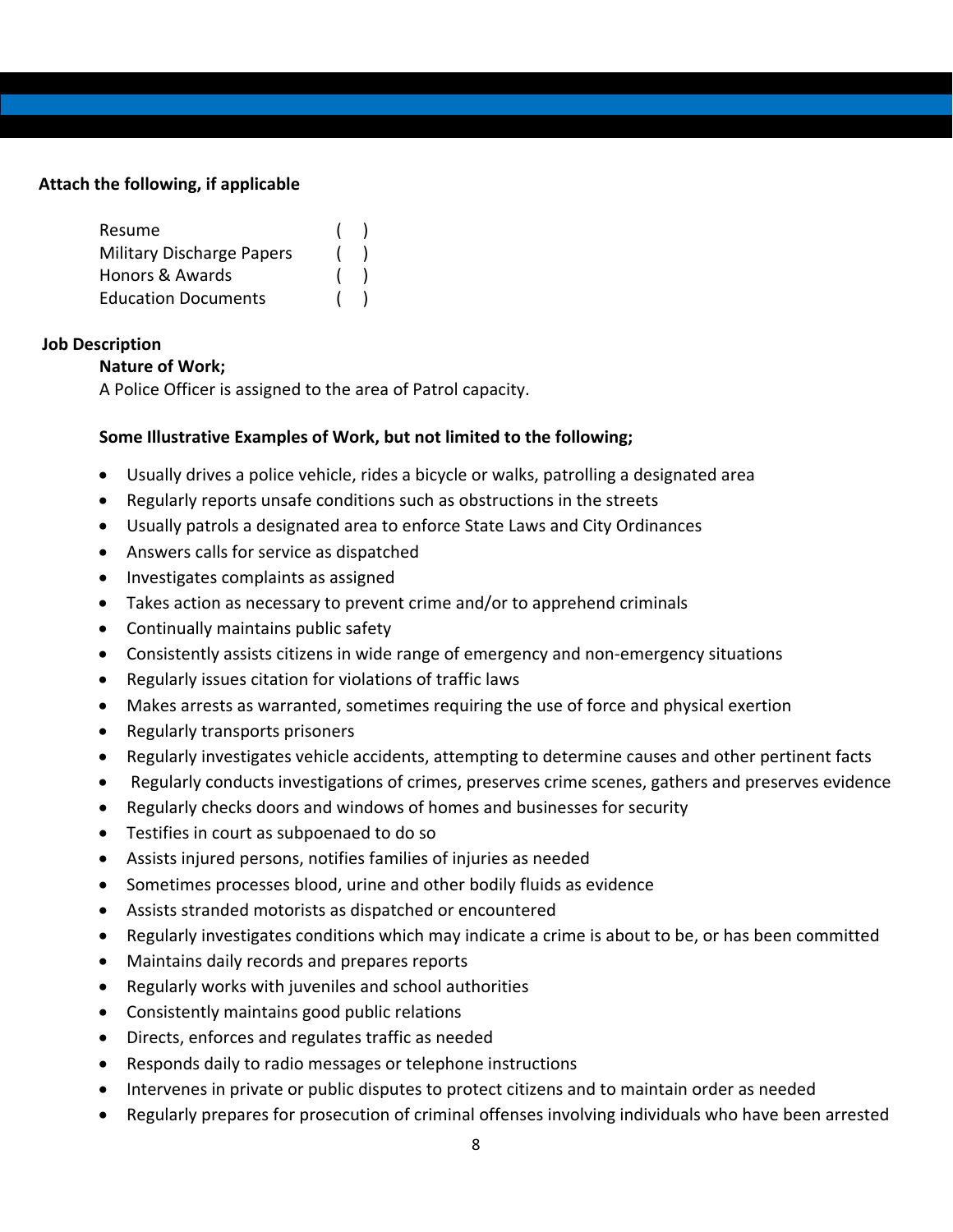- Sometimes procures medical treatment or social services for individuals and may be required to transport individuals to these facilities
- Regularly investigates delinquency, mental illness cases and cases involving missing persons
- Carries out court orders, delivers subpoenas, and executes warrants as required
- Regularly slates, searches, questions and escorts prisoners
- Prepares written reports of gathered facts when dispatched or as assigned
- Consults with and reports to the assigned Officer-In-Charge on daily issues concerning duties and the business of the Village of Buckeye Lake Police Department
- Consistently assists in the maintenance of cooperative relations among the Village of Buckeye Lake Police personnel
- Consistently assist in the maintenance of cooperative relations between the Village of Buckeye Lake Police personnel and outside persons and entities
- Regularly assumes the responsibility and authority as Officer-In-Charge when so designated, or when seniority causes this to happen on-scene; in other words, the senior-most responding Officer is in-charge at the scene and, and thereby has the responsibility and the authority as such, until relieved of such by a more-senior Officer
- At the discretion of the Chief of Police, Officers may be assigned regular, individual ancillary duties to perform in an effort to efficiently and effectively accomplish the mission of the Police Department. These duties may include such tasks as instructing, training, representing the Police Department attending meetings, record-keeping and reports, Auxiliary Police liaison, negotiations, local court Bailiff, committee assignment, board assignment, and background investigations. Officers may also be appointed by the Chief of Police to sub-entities such as Tactical Unit, Honor Guard or Bicycle Patrol.
- Performs numerous other daily duties as required, ordered, assigned or discovered

## **Essential Knowledge, Abilities and Skills;**

- Must have and maintain excellent organizational skills
- Must have and maintain legible handwriting skills
- Must have proven decision-making skills
- Must possess and maintain good interpersonal and human relations skills
- Must possess and maintain the ability to understand and carry out detailed oral and written instructions
- Must possess and maintain the ability to exercise sound reasoning and good judgment
- Must possess and maintain the ability to recognize unusual or threatening conditions and to take appropriate action
- Must possess and maintain the ability to organize and prioritize daily tasks and activities
- Must possess and maintain basic math skills
- Must possess and maintain the ability to cooperate with coworkers on group efforts
- Must possess and maintain the ability to establish and maintain a good rapport with the public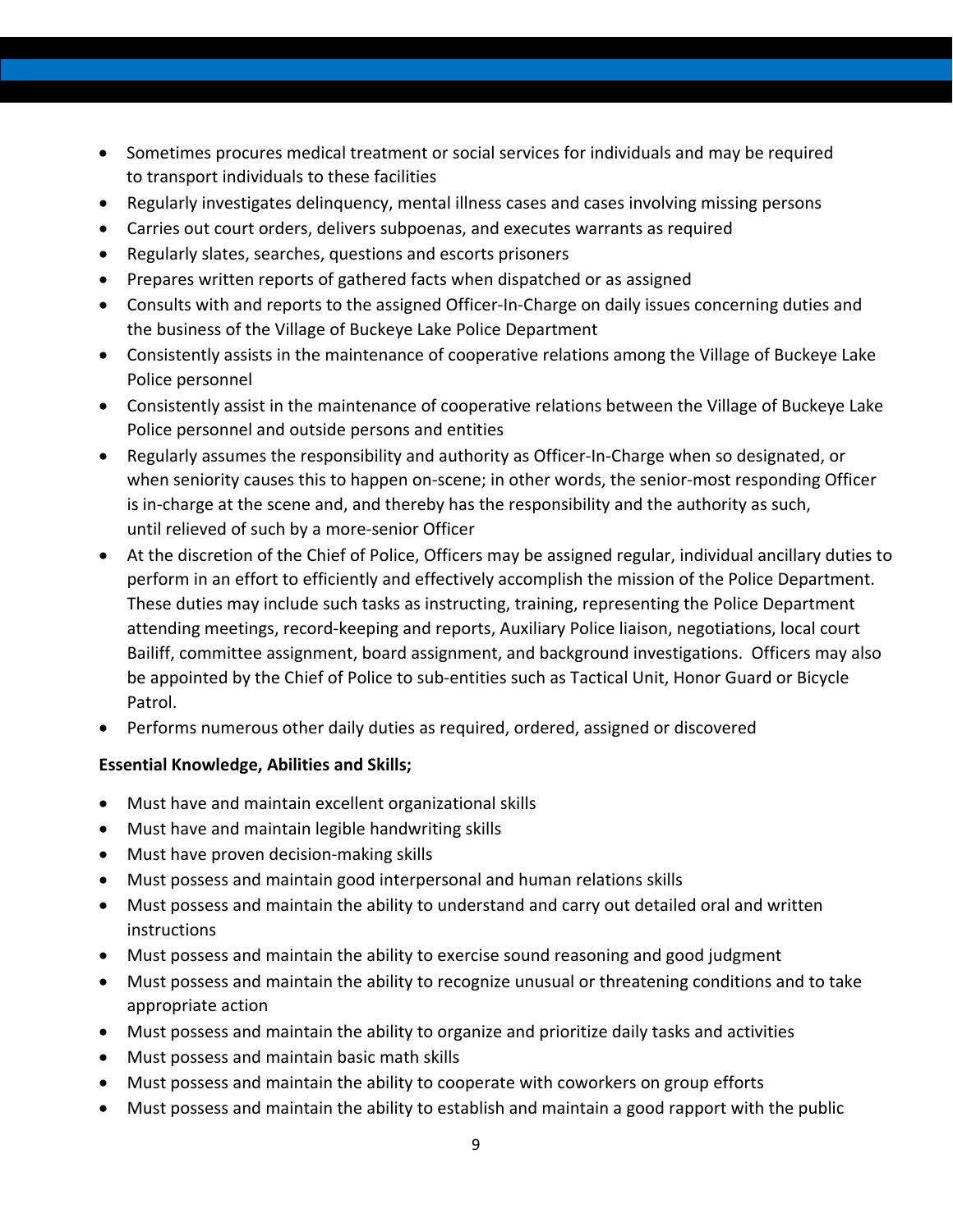- Must possess the ability to maintain confidentiality in the handling of sensitive events and issues
- Must possess and maintain good physical fitness
- Must possess and maintain the ability to observe and remember names, faces and details of incidents
- Must acquire, develop and maintain considerable knowledge of Federal, State, and local laws
- Must acquire, develop and maintain considerable knowledge of law enforcement methods, principles practices, and procedures
- Must acquire, develop and maintain considerable knowledge of safety practices and procedures
- Must acquire, develop and maintain a basic working knowledge of municipal government and structure and process
- Must acquire, develop and maintain skill and proficiency in the use of firearms and other weapons in which they have received training
- Must acquire, develop and maintain the ability to interpret and apply principles, concepts, methods, laws, ordinances, and techniques to field operations
- Must acquire, develop and maintain the ability to recognize, analyze and define problems, establish facts, draw valid conclusions, and initiate appropriate corrective actions
- Must acquire, develop and maintain the ability to use the proper research and investigative methods, techniques, and practices in gathering data.
- Must acquire, develop and maintain the ability to gather, collate, and classify information
- Must acquire, develop and maintain the ability to prepare clear, concise, complete and accurate reports, and complete and maintain accurate records.
- Must acquire, develop and maintain the ability to transcribe records precisely without error
- Must acquire, develop and maintain the ability to handle routine and sensitive inquiries from, and in contact with the pubic
- Must acquire, develop and maintain the ability to communicate with public, peers, superiors and other city officials and employees in an effective, tactful and courteous manner.
- Must acquire, develop and maintain the ability to resolve complaints from angry citizens in an effective, tactful and courteous manner
- Must acquire, develop and maintain the ability to establish and maintain effective working relationships with superiors and peers
- Must acquire, develop and maintain the knowledge of local geography and streets
- Must acquire, develop and maintain the ability to demonstrate and utilize physical strength and dexterity in the use of hands and feet
- Must acquire, develop and maintain the knowledge of radio codes and communications
- Must acquire, develop and maintain the ability to take control of a situation
- Must acquire, develop and maintain the ability to accurately and completely investigate, report facts and conclude objectively
- Must acquire, develop and maintain the ability to detect violations and apply the law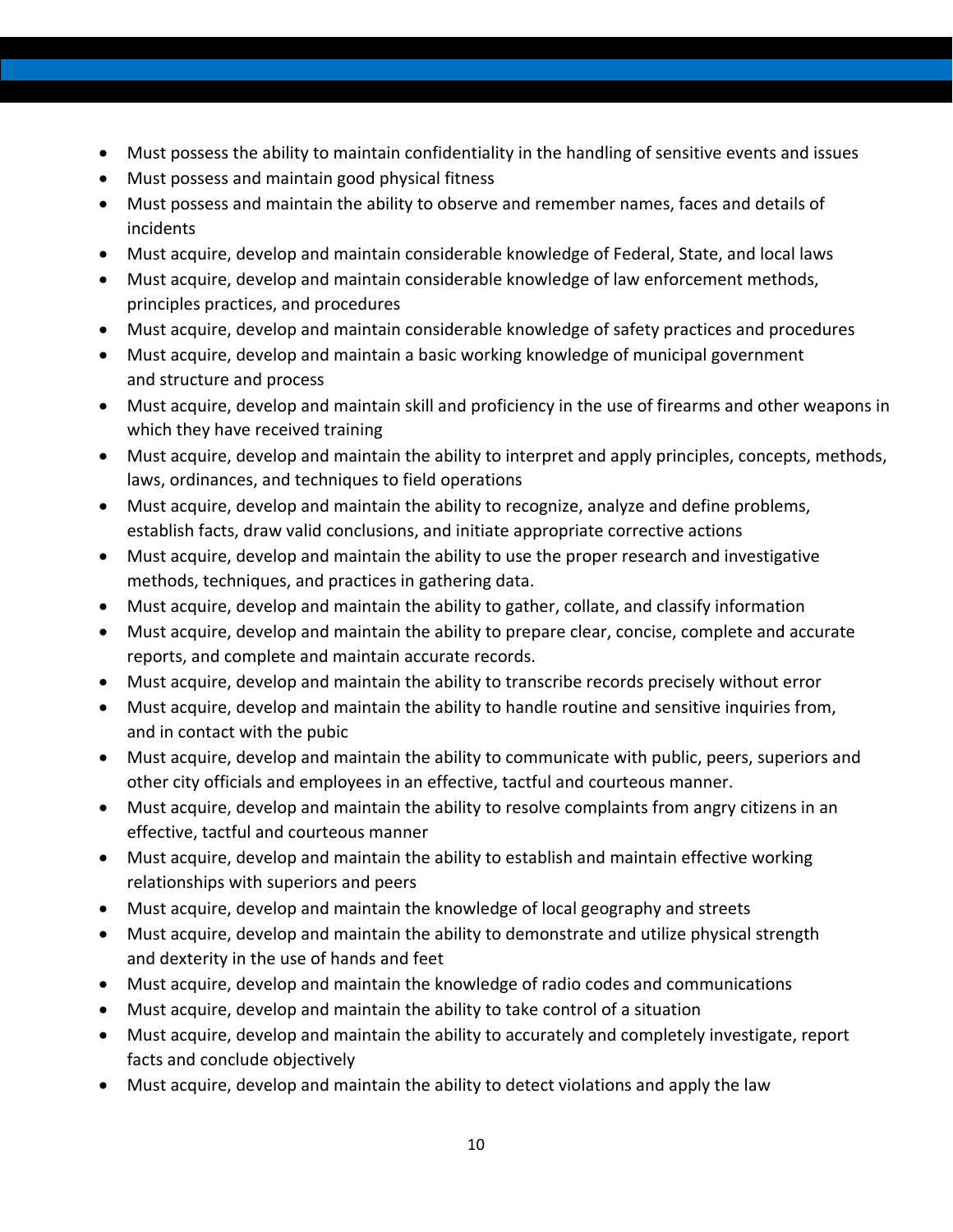• Must acquire, develop and maintain the ability to carry out assigned duties fairly, reasonably, and without prejudice or malice

### **Special Requirements**

- Must possess and maintain a valid, current State of Ohio certification for the position of Police **Officer**
- Must possess a High School diploma or General Education Development Certificate
- Must successfully complete or have completed the State of Ohio certified Peace Officer basic Training course, as designated by the Police Department, with a minimum "C" average and/or a 70% average.
- Must possess and maintain valid Ohio Motor Vehicle Operator's Permit/License
- Must be a minimum of 21 years of age
- Must be a United States citizen
- Must successfully and satisfactorily complete all phases of the candidate selection process prior to probationary appointment, including application, record check, background investigation, polygraph/PSE, oral interview, medical examination
- Must successfully and satisfactorily complete an on-the-job training/coaching program
- Must successfully and satisfactorily complete a one year probationary period which begins with the date of appointment, or the date of completion of on-the-job training/coaching program
- Must be able to wear latex gloves
- Required to work unexpected and/or scheduled overtime for such needs as covering manpower deficiencies
- Must be able to tolerate such workplace abnormalities as violence, physical injuries, physical illness, human waste, human stench, and mental illness and its associated irregularities
- Must maintain awareness of the possibility of unknowingly becoming exposed to communicable diseases and illness
- Must, prior to probationary appointment, meet or satisfy all stipulations noted by the Village of Buckeye Lake Police hiring standards
- Must have or acquire functioning computer literacy required for day-to-day operations
- Must retrain annually as required by the State of Ohio to maintain certification as a Police Officer
- Must attend conferences, seminars, schools, and courses to remain up-to-date on policing issues, technologies, methods, policies and procedures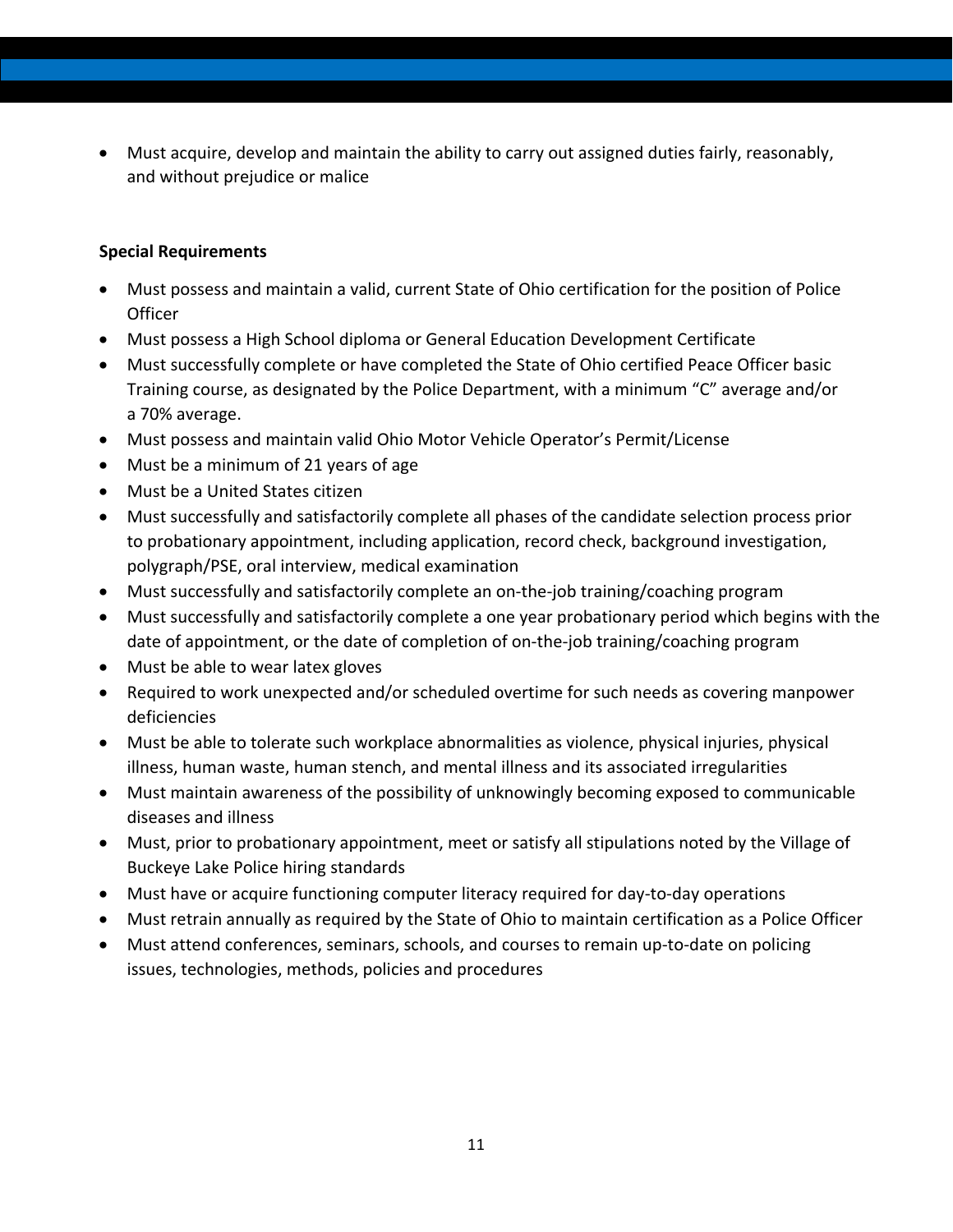### **Agency-Wide Questions**

- 1) Are you 18 years of age or older? ( ) Yes ( ) No
- 2) Are you a current or previous employee of the Village of Buckeye Lake? ( ) Yes ( ) No
- 3) How did you learn about this position?
- 4) Do you have relatives or business associates currently employed by the Village of Buckeye Lake? () Yes () No If yes, please list name and relationship to you
- 5) Are you able to perform each of the essential job functions listed for the position listed under job description with our without reasonable accommodation? () Yes () No If no, please describe

\_\_\_\_\_\_\_\_\_\_\_\_\_\_\_\_\_\_\_\_\_\_\_\_\_\_\_\_\_\_\_\_\_\_\_\_\_\_\_\_\_\_\_\_\_\_\_\_\_\_\_\_\_\_\_\_\_\_\_\_\_\_\_\_\_\_\_\_\_\_\_\_\_\_\_\_\_\_\_\_\_\_\_\_

\_\_\_\_\_\_\_\_\_\_\_\_\_\_\_\_\_\_\_\_\_\_\_\_\_\_\_\_\_\_\_\_\_\_\_\_\_\_\_\_\_\_\_\_\_\_\_\_\_\_\_\_\_\_\_\_\_\_\_\_\_\_\_\_\_\_

- 6) By selecting yes, you hereby certify that the information provided in this application is correct. You understand that you are required to inform the Village of Buckeye Lake Human Resources of any changes that could impact your eligibility for hire. You also understand, that any misrepresentation in the information you have provided above will permit the Village of Buckeye Lake to dismiss your application and/or seek any other legal remedies available.
	- ( ) Yes ( ) No

### **Applicant Signature Must Be Notarized**

### **AFFIDAVIT**

| State of Ohio |                                                                              |
|---------------|------------------------------------------------------------------------------|
|               | County of the country of the country of<br>$\}$ SS.                          |
|               | Being duly sworn, certify that the information provided is true and correct. |
|               |                                                                              |
|               |                                                                              |
|               | Sworn and subscribed in my presence this<br>day of<br>20                     |
|               |                                                                              |
|               | (typed or printed name) (typed or printed name)                              |
|               | Notary Public, State of Ohio                                                 |
|               | My commission expires: $/$ /                                                 |
|               | Recorded in<br>County                                                        |